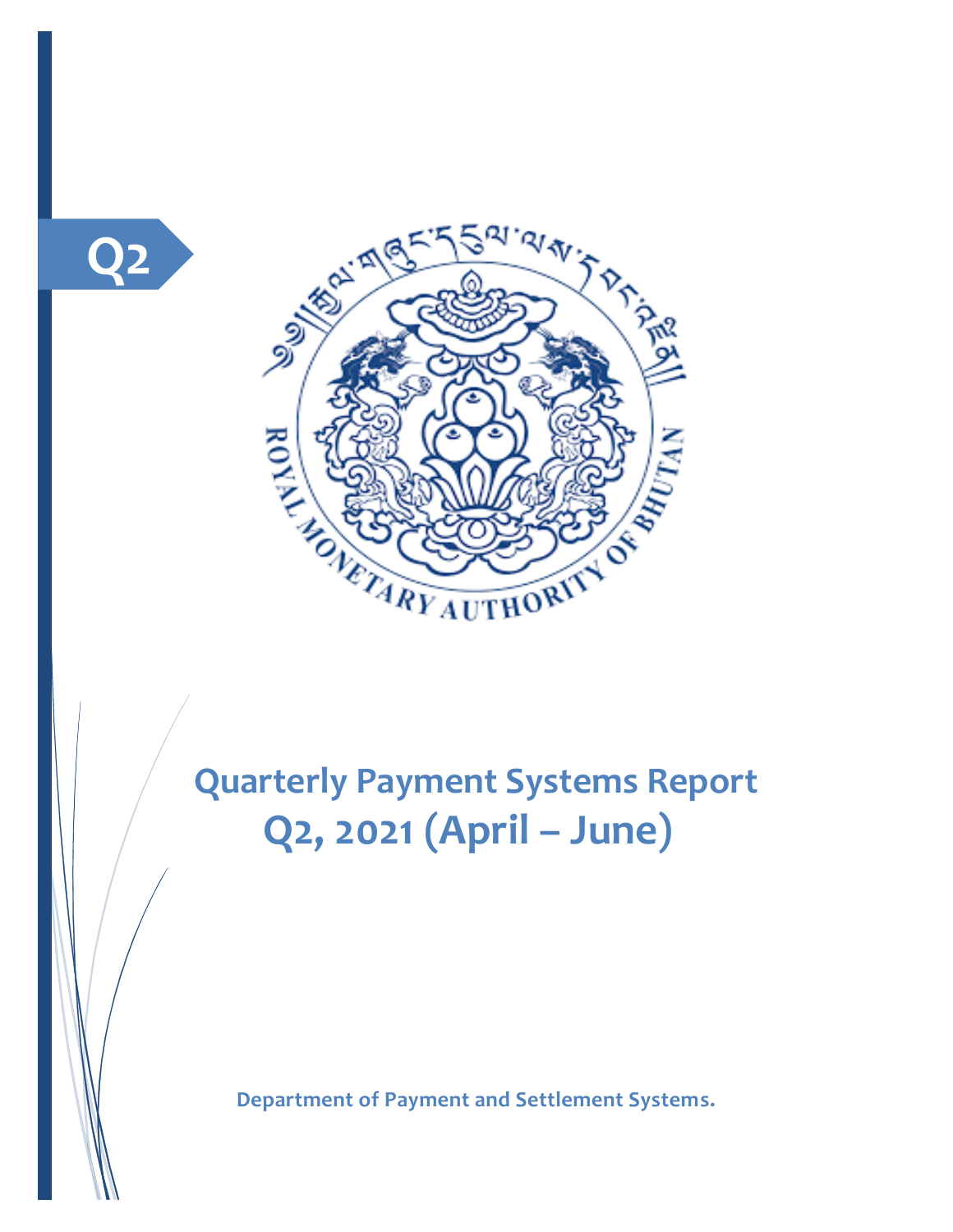### **PREFACE**

 $\bigvee$ e are delighted to share the **quarter 2,2021** report. The report highlights the outlook of<br>digital payment channels – in terms of volume, value, usage and users observed in the digital payment channels – in terms of volume, value, usage and users observed in the second quarter (April - June) of 2021. The reports also show the performance in comparison to the previous quarter.

For easy reference, the report has been categorized as –

- 1) Domestic payment transactions
- 2) Regional payment transactions and
- 3)International payment transactions.

We would like to thank all our contributors for submitting the reports on time.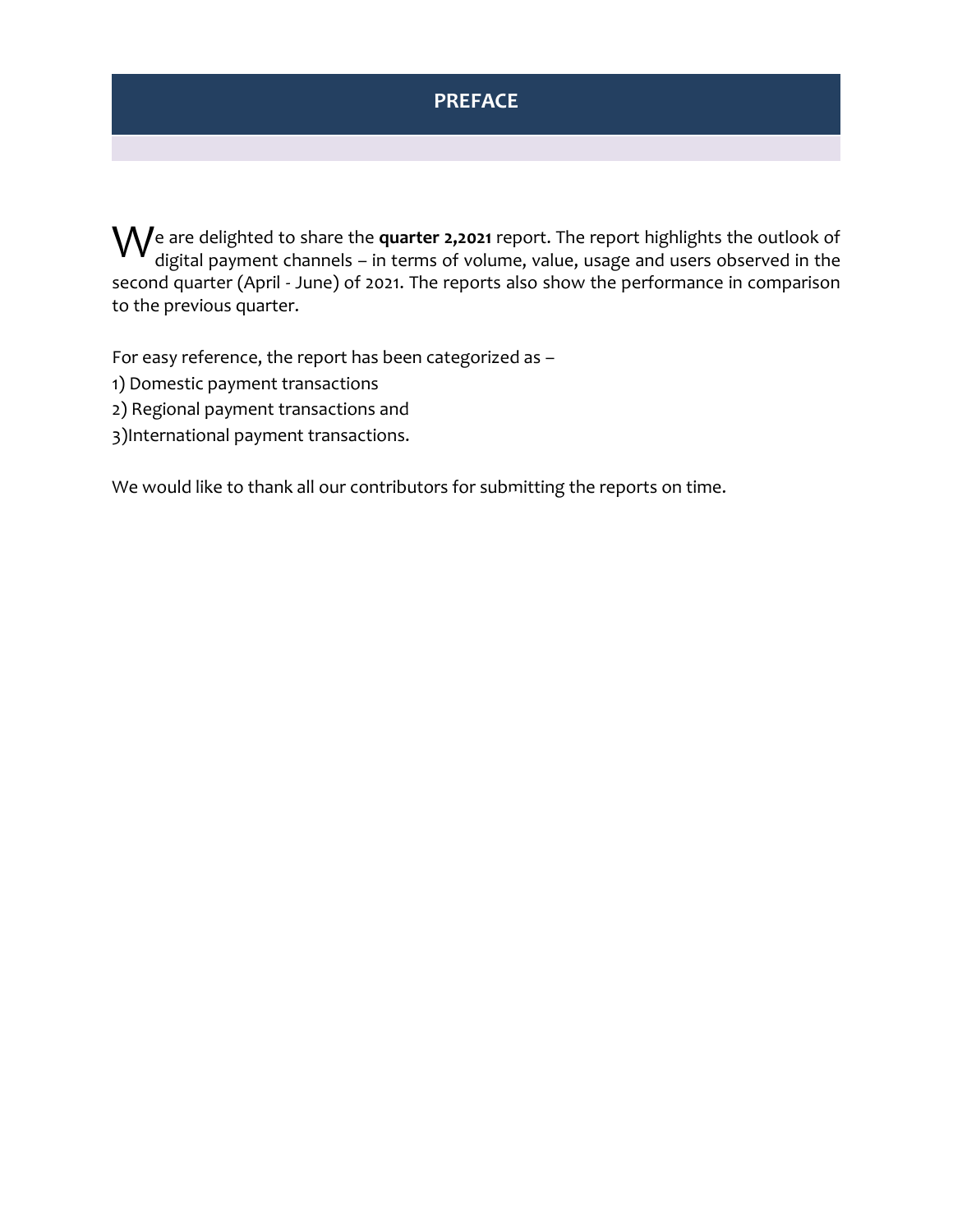# **VOLUME & VALUE OF DOMESTIC PAYMENT** TRANSACTIONS -2021 Q2 IN FOCUS

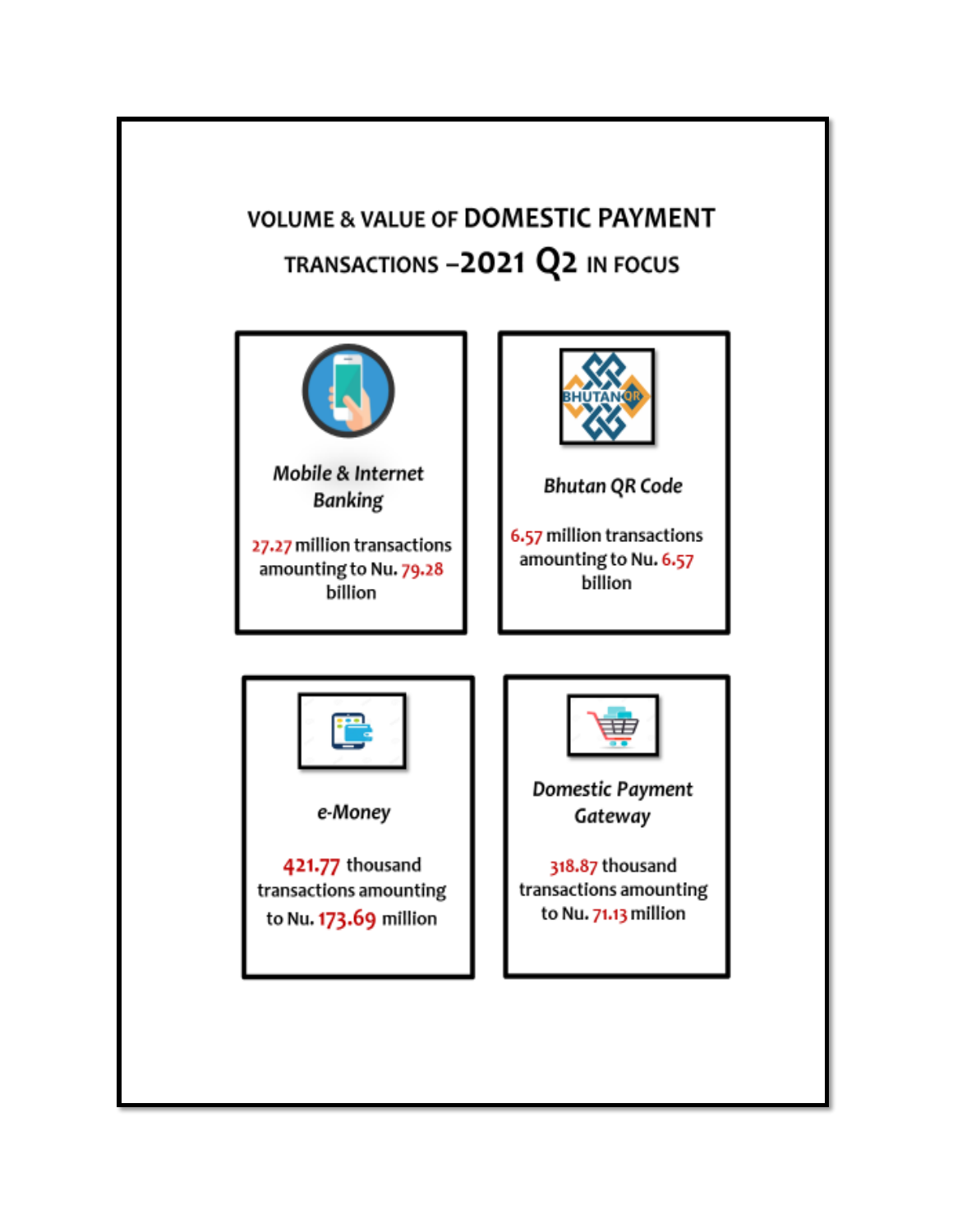**VOLUME & VALUE OF DOMESTIC PAYMENT** TRANSACTIONS -2021 Q2 IN FOCUS



**Electronic Fund** Transfer

42.89 thousand transactions amounting to Nu. 20.87 billion



Card - ATM & POS

1.07 million transactions amounting to Nu. 3.99 billion

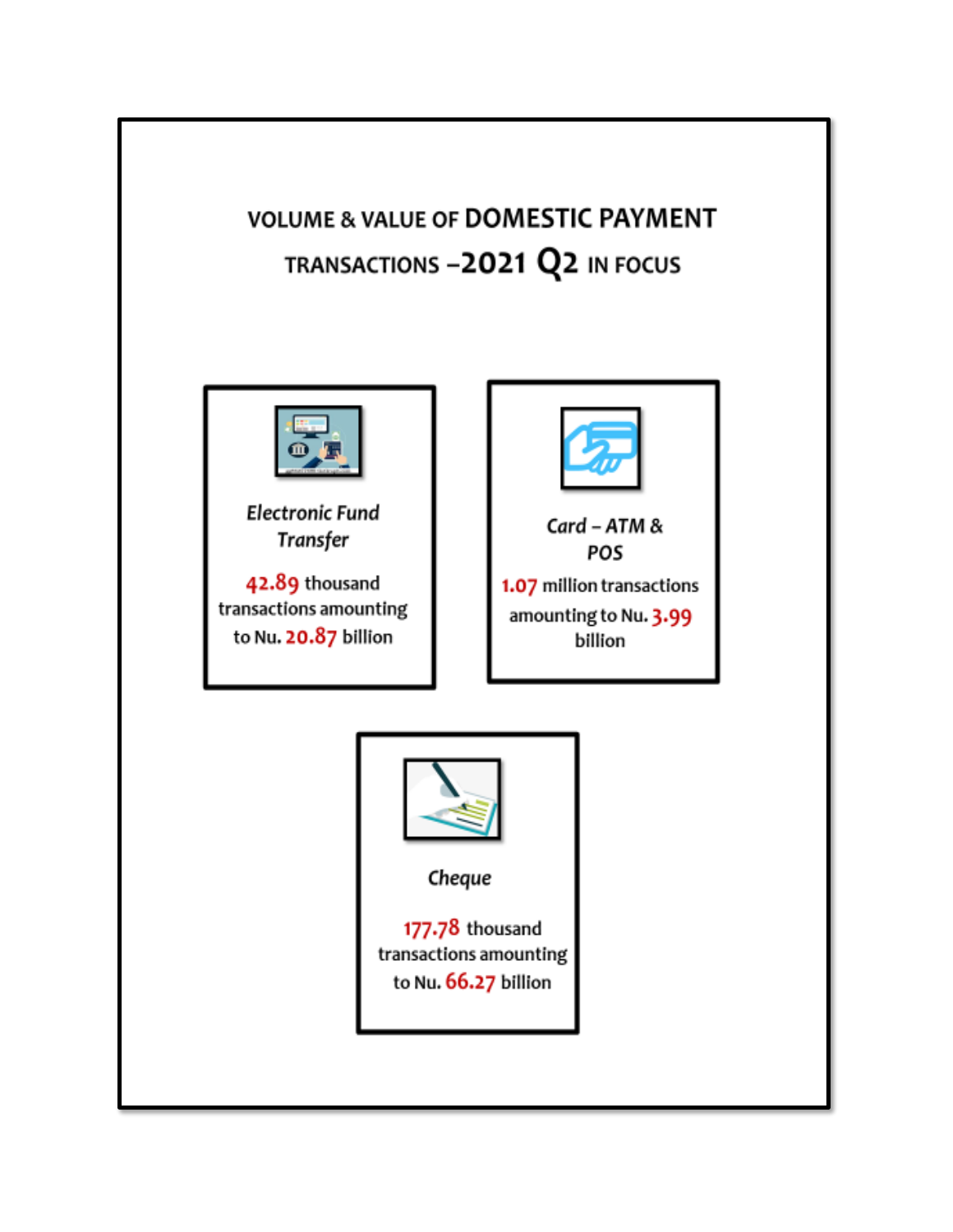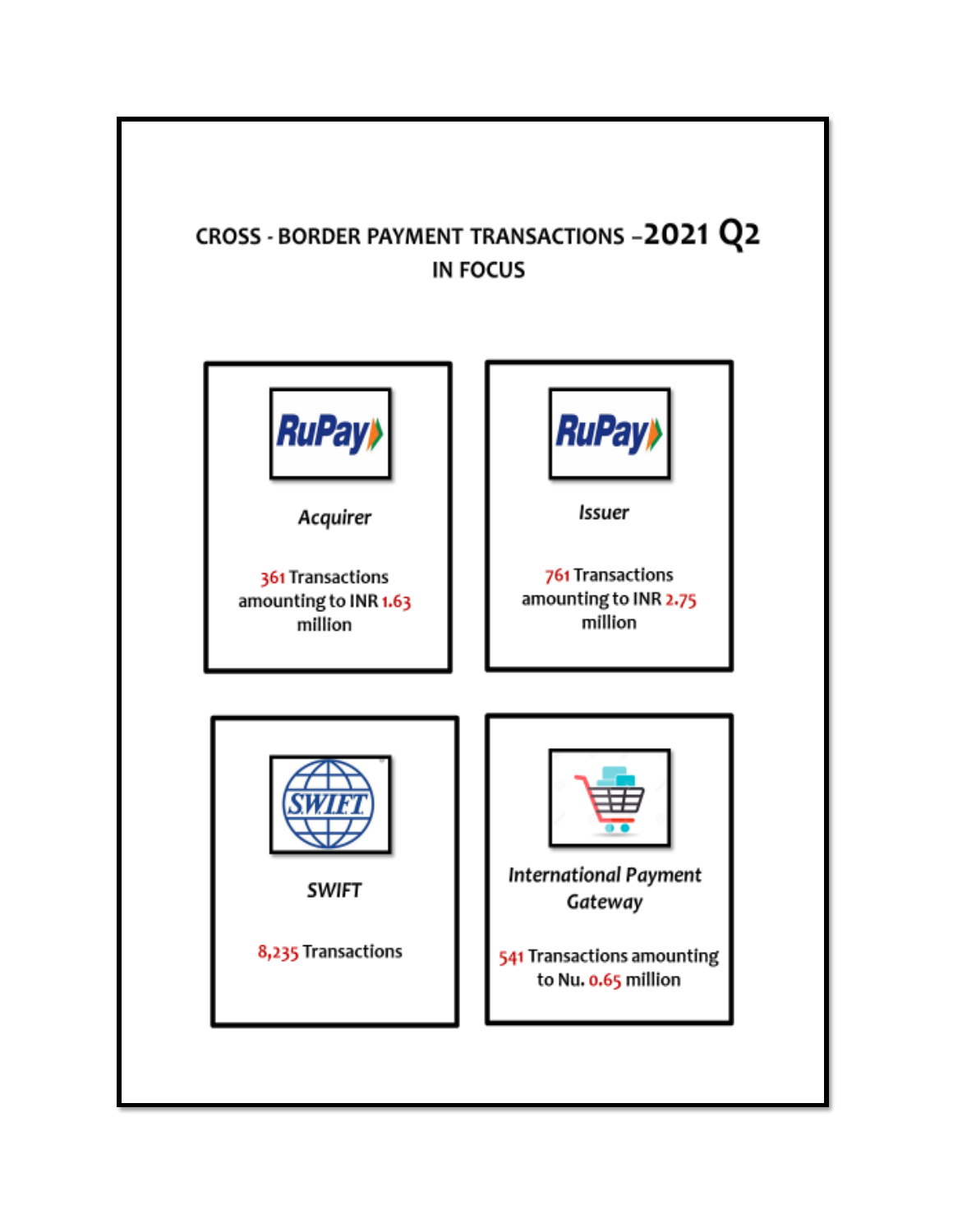### **DOMESTIC PAYMENT TRANSACTIONS (Q2, 2021)**

Domestic payment transactions constitute of transactions made within the country through 7 payment channels as shown below in the table 1.

|                                 | 2021 Q1    |                     | 2021 Q2    |                     |                       |
|---------------------------------|------------|---------------------|------------|---------------------|-----------------------|
| <b>Payment Channels</b>         | Volume (in |                     | Volume (in |                     | Percentage Change (in |
|                                 | thousands) | Value (in millions) | thousands) | Value (in millions) | Volume)               |
| Paper-Cheques                   | 108.72     | 39,737.21           | 117.78     | 66,276.22           | 8.34%                 |
| Mobile & Internet Banking       | 30,203.34  | 68,693.48           | 33,835.42  | 85,848.99           | 12.03%                |
| Payment Gateway                 | 115.65     | 117.26              | 318.87     | 71.13               | 175.72%               |
| Wallets                         | 230.40     | 105.67              | 421.77     | 173.69              | 83.06%                |
| <b>Electronic Fund Transfer</b> | 43.72      | 53,975.57           | 42.89      | 20,869.89           | $-1.90%$              |
| Cards                           | 1,218.27   | 4,377.71            | 1,072.87   | 3,994.91            | $-11.93%$             |
| Total                           | 31,920.09  | 167,006.90          | 35,809.59  | 177,234.82          | 12.19%                |

#### **Table 1: Payment Transaction Volume & Value – Q2, 2021.**

In the 2nd quarter, a total of **35.81 million** transactions worth **Nu.177.23 billion** domestic transactions were made through the digital channels, which is an increase of **12.19%** and 6.12% by **volume** and value respectively compared to the previous quarter.

A significant increase of 175.72% was observed in the Payment Gateway transactions followed by wallets with 83.06%. Mobile & Internet banking grew with 12.03%, and Paper-cheque by 8.34% compared to the previous quarter. While on the other hand, Electronic Fund Transfer declined slightly by 1.90% and card transactions by 11.93%.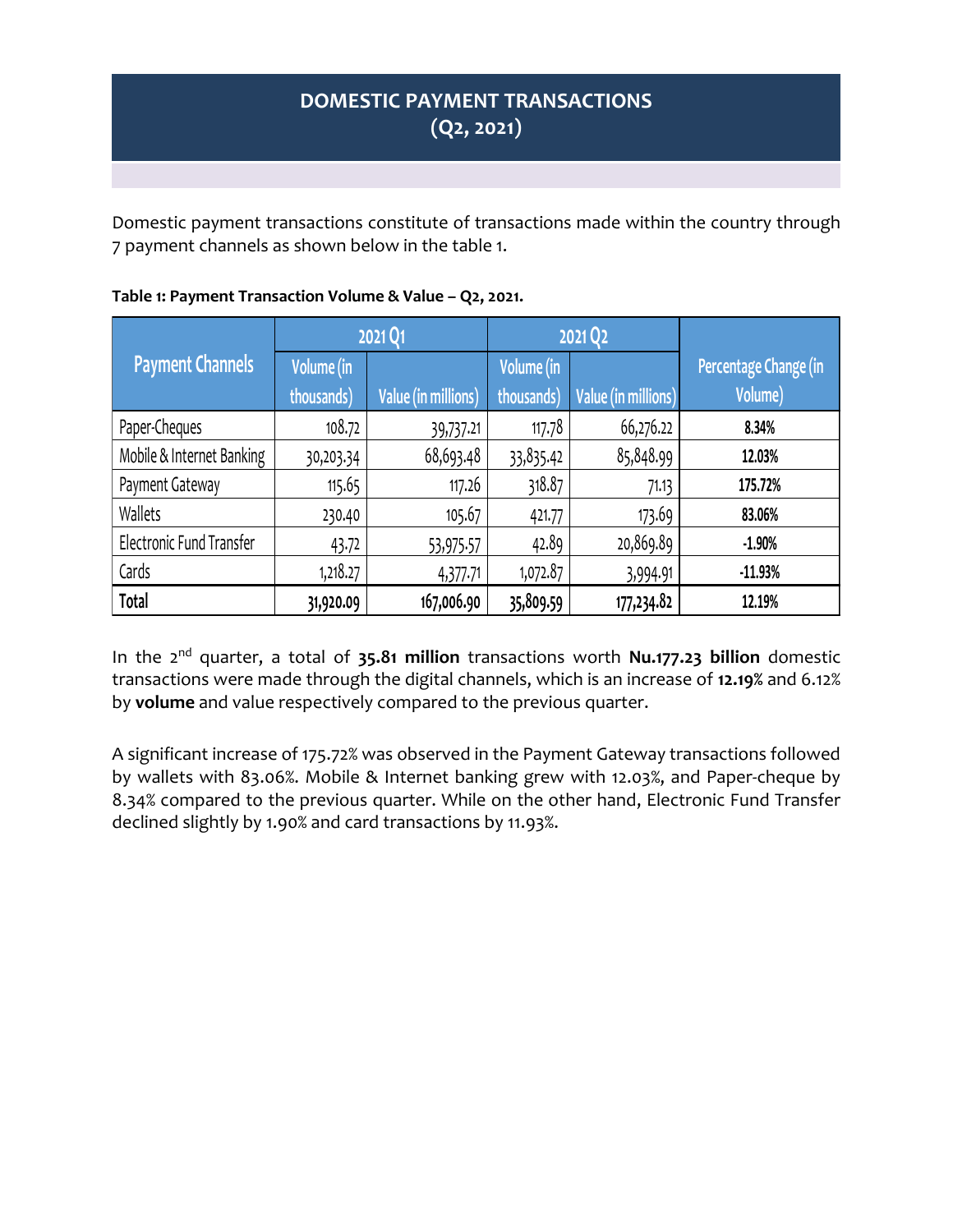### a) Mobile Banking– Fund Transfer and Internet Banking



#### **Graph 1: Mobile and Internet Banking Transaction Volume & Value -Q2,2021**

A total of 53.90 million mobile and internet banking transactions (exclusion of QR payment) worth Nu.144.09 billion has been transacted as of second quarter this year. In  $2<sup>nd</sup>$  quarter alone, there were **27.27 million** transactions worth **Nu. 79.28 billion**. It is an increase of **2.39%** by **volume** and 22.34% by value compared to the previous quarter.

In terms of users, there were total of 423,262 registered mobile banking subscribers of which 84% are active users as of June this year. In 2nd quarter alone, there were **48,809** new subscriptions. The percentage increase in the users is **10.38%** compared to the previous quarter.

While there were total of 28,892 internet banking subscribers as of June this year, in 2nd quarter, **176** new users were onboarded by the banks.

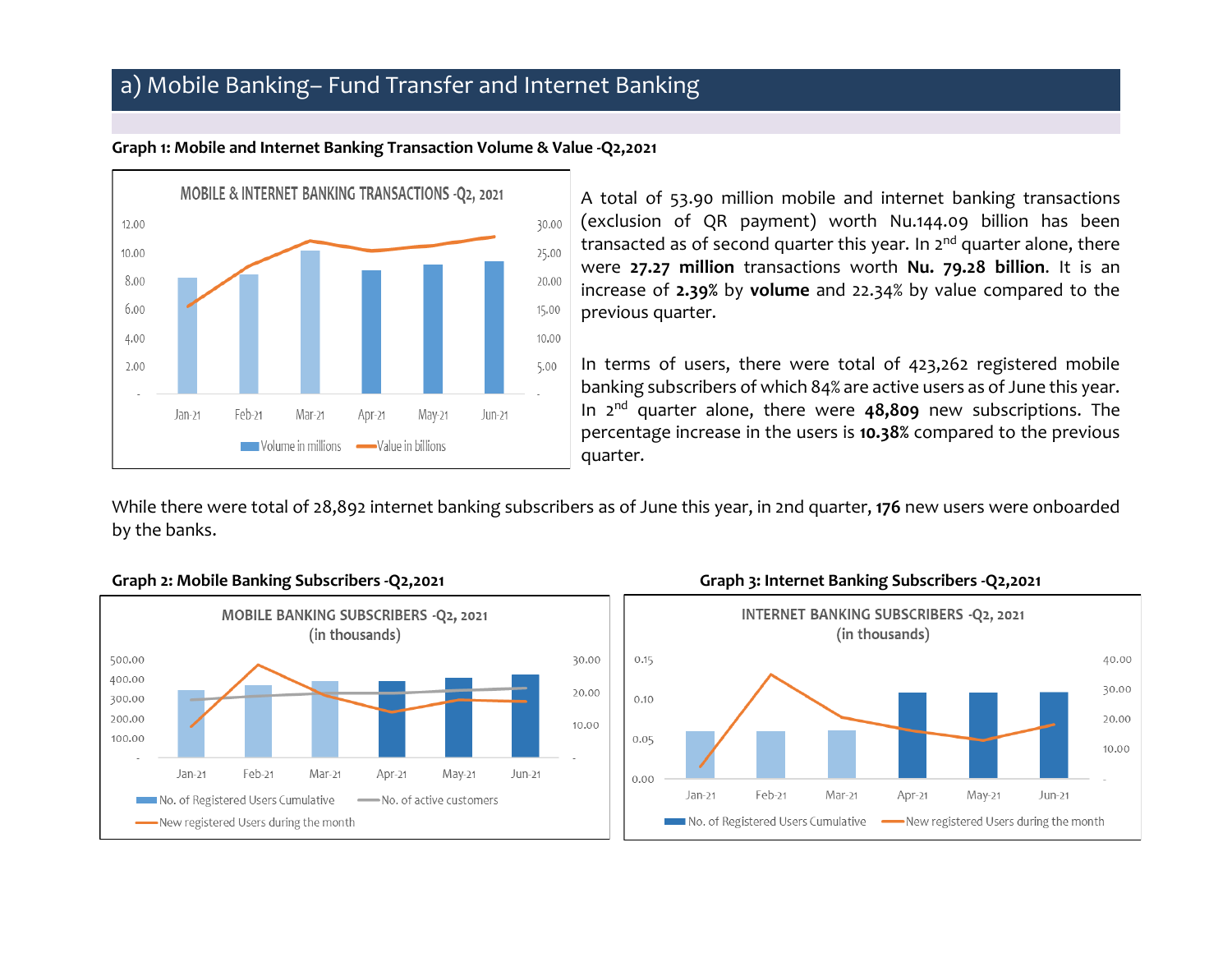### b) Mobile Banking -QR Payment



**Graph 4: QR Payment Transactions Volume & Value -Q2,2021**

A total of 10.13 million QR payment worth Nu.10.45 billion has been transacted as of second quarter this year. In 2nd quarter alone,there were **6.57 million** transactions of value **6.57 billion** contributing to 19% of the mobile and internet banking. The QR payment has an increase of **83.96%** by **volume** and 68.98% by value compared to the previous quarter**.**



**Graph 5: QR Merchants -Q2,2021**

In terms of QR merchants, as of  $2^{nd}$  quarter, there is total of 27,330 merchants with 12,368 new QR code issued as of June 2021. In 2nd quarter alone, the banks have onboarded **6,849** new QR merchants contributing to **24.10%** increase compared to the previous quarter.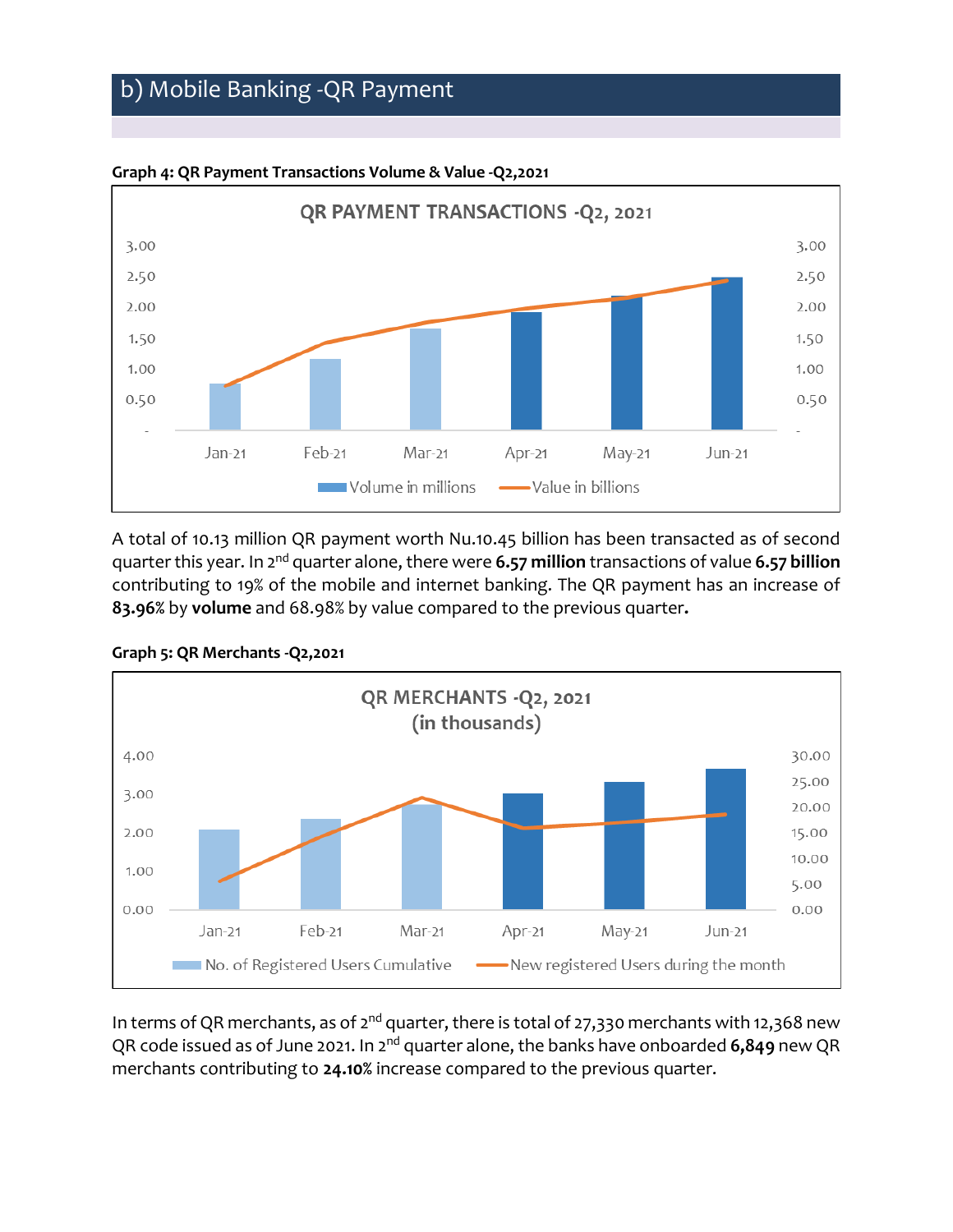## c) Wallets



**Graph 6: Wallets Transaction Volume & Value -Q2,2021**

A total of 652,166 wallets transaction worth Nu.279.37 million has been transacted as of second quarter this year of which **421,768** transactions of **Nu. 173.69** million transacted during the 2nd quarter. It has an increase of **83.06%** by **volume** and 64.37% by value compared to the previous quarter. The significant increase was seen in cash in and out from the banks during the 2<sup>nd</sup> quarter. There is also a slight drop in the May month e-money transactions owing to the reduced cash in to the wallet as well as reduced expenditure to the telecommunication such as internet lease line and mobile postpaid.



#### **Graph 7: Wallets Transactions -Q2,2021**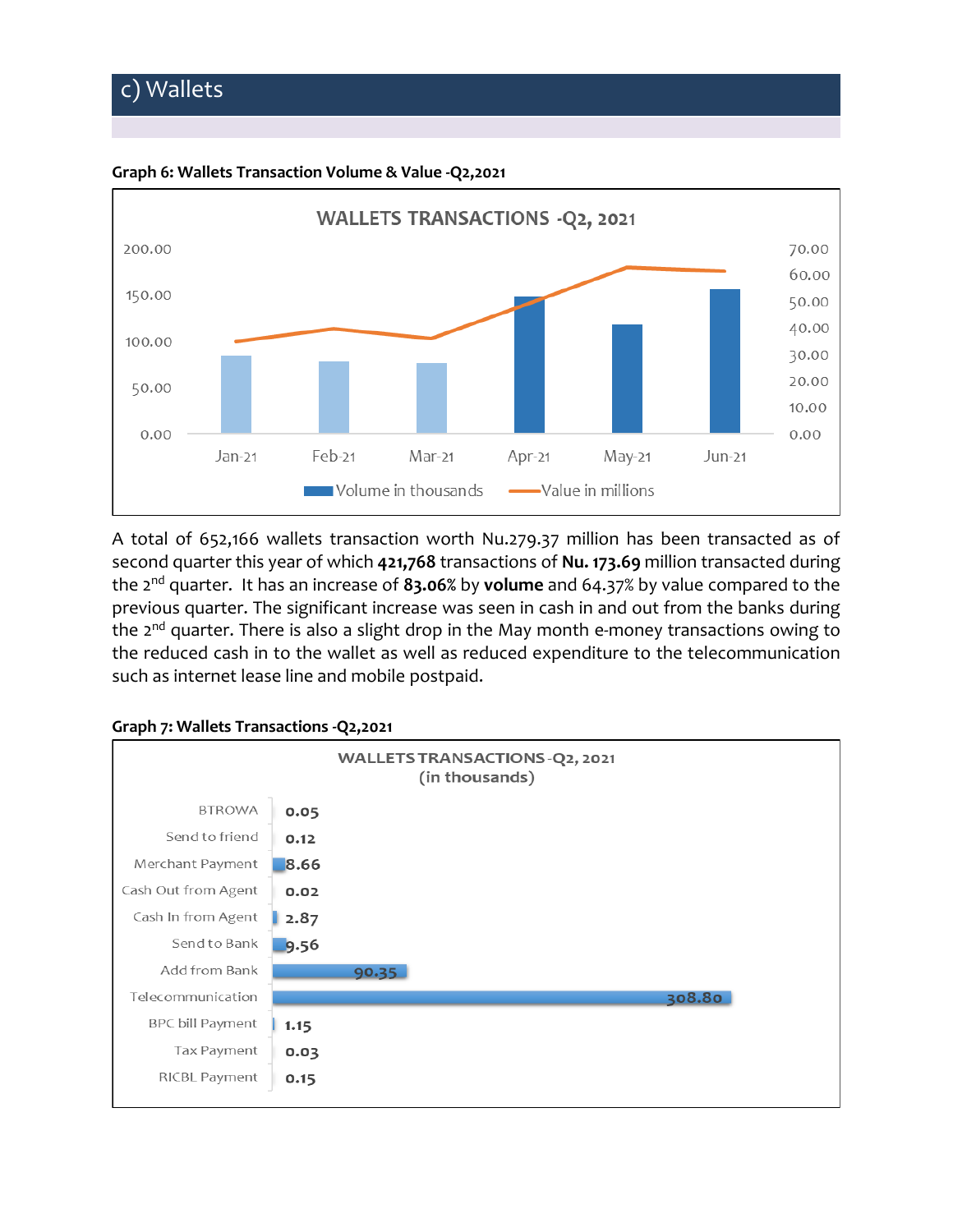## d) Electronic Fund Transfer

#### **Global Interchange for Financial Transaction (GIFT)**

Global Interchange for Financial Transaction support three types of payment services; BULK, BITS and RTGS. The system is also integrated with the government ePEMS system.

As of 2<sup>nd</sup> quarter 2021, a total of total 86,604 transactions of value Nu.74.85 billion has been transacted in GIFT system. In 2nd quarter alone, there were **42,887** transactions amounting to **Nu. 20.87 billion**. The maximum volume was received in the BULK settlement while highest value was from RTGS settlement.

**1. GIFT-RTGS**: A real time retail payments has recorded a total of 2,307 GIFT RTGS settlement transactions worth Nu. 25.18 billion as of June, 2021. In  $2^{nd}$  quarter alone, **1,278** transactions worth **Nu.14.26 billion** has been transacted. It is an increase in **volume** by **24%** and 31% by value compared to the previous quarter.



#### **Graph 8: GIFT (RTGS) Transaction Volume & Value -Q2,2021**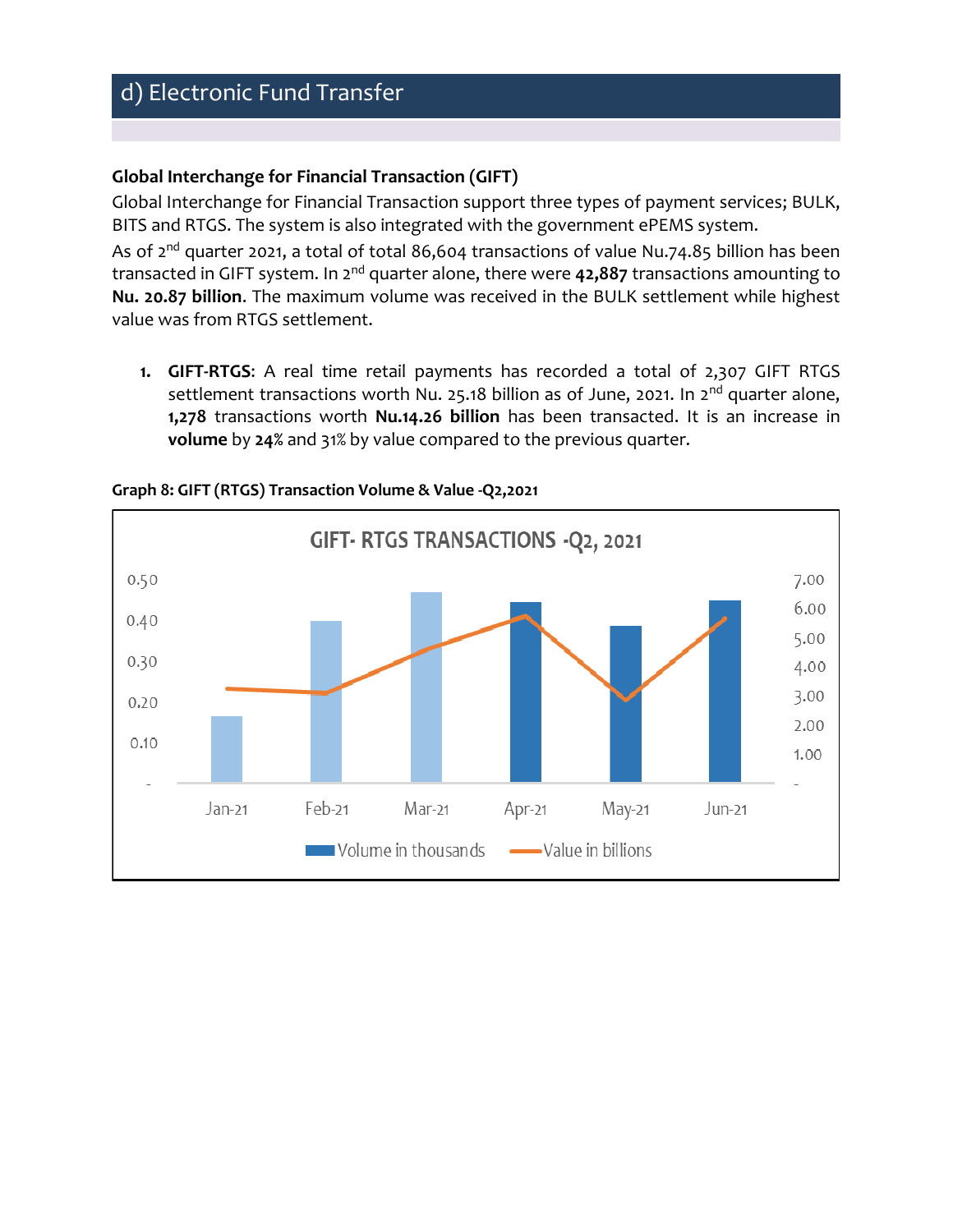**2. GIFT-BITS:** Batched settlement service allows transactions below Nu.1 million. GIFT BITS services have a record of 5,733 transactions worth Nu.1.23 as of June this year. In 2 nd quarter, there were **3,367** transaction worth **Nu. 681.75 million**. It is an increase of **42%** by **volume** and 24% by value in 2nd quarter compared to the previous quarter.



**Graph 9: GIFT (BITS) Transaction Volume & Value -Q2,2021**

**3. GIFT-BULK:** In case of GIFT BULK settlement, there were total of 78,713 transactions worth Nu.12.47 billion. In quarter 2 alone, there were **38,242** BULK transactions worth **Nu.5.93 billion**, a decline by **6%** compared to the previous quarter. This was due to the huge transactions recorded during the lockdown in Jan, 2021. However, transactions are picking up monthly after February 2021.



**Graph 10: GIFT (BULK) Transaction Volume & Value -Q2,2021**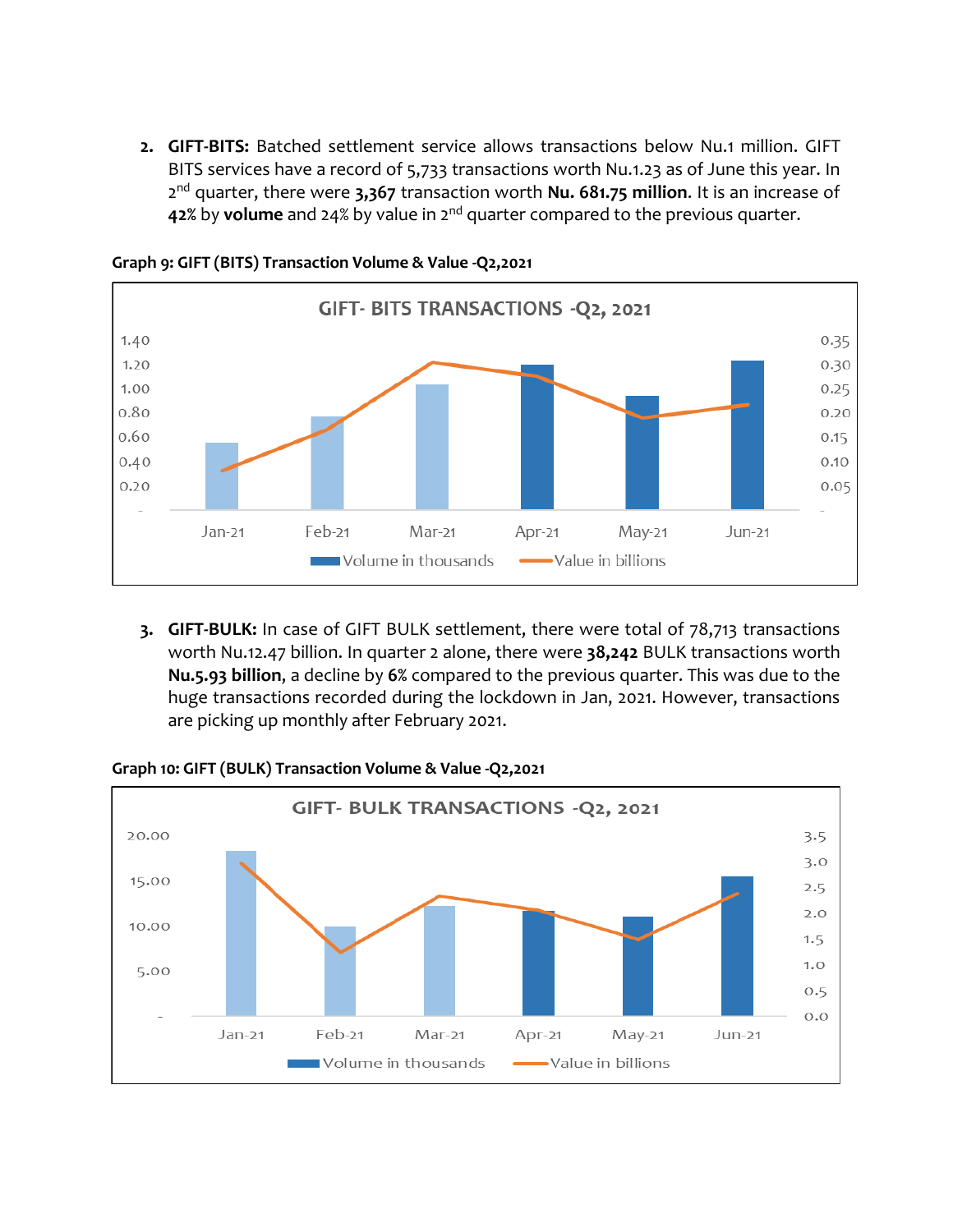### E) Domestic Payment Gateway



#### **Graph 11: Payment Gateway Transactions Volume & Value -Q2,2021**

As of  $2^{nd}$  quarter 2021, there were 434,515 PG transaction of value Nu. 188.38 million. During this quarter alone, **318,865** transactions amounting to **Nu.71.13** million were transacted. In terms of **volume** the percentage increased to **175.72%** whereas the value has decreased by 39.34% compared to the previous quarter.

#### **Graph 12: Domestic PG Users -Q2,2021**



There is a total of **65** registered merchants in the domestic PG portal as of June, 2021 of which 39 merchants are active while 26 are dormant this year. The highest PG transactions were observed to be initiated by Bhutan Lottery Limited followed by G2C Payment aggregator and Tashi infocomm ltd, Royal Securities Exchange of Bhutan, Bhutanbuy.com and Druk Bees. While Bhutan Buy and BOLTS NLC has significant drop in their transaction during the 2<sup>nd</sup> quarter.

The new entries like Ability Bhutan Society, Azha Pasa, Bhutan OK eCommerce, Dragon Coders Private Limited, Druk Gi Kalapingka and Samuh Media Tech has started receiving their transactions in the  $2^{nd}$  quarter this year.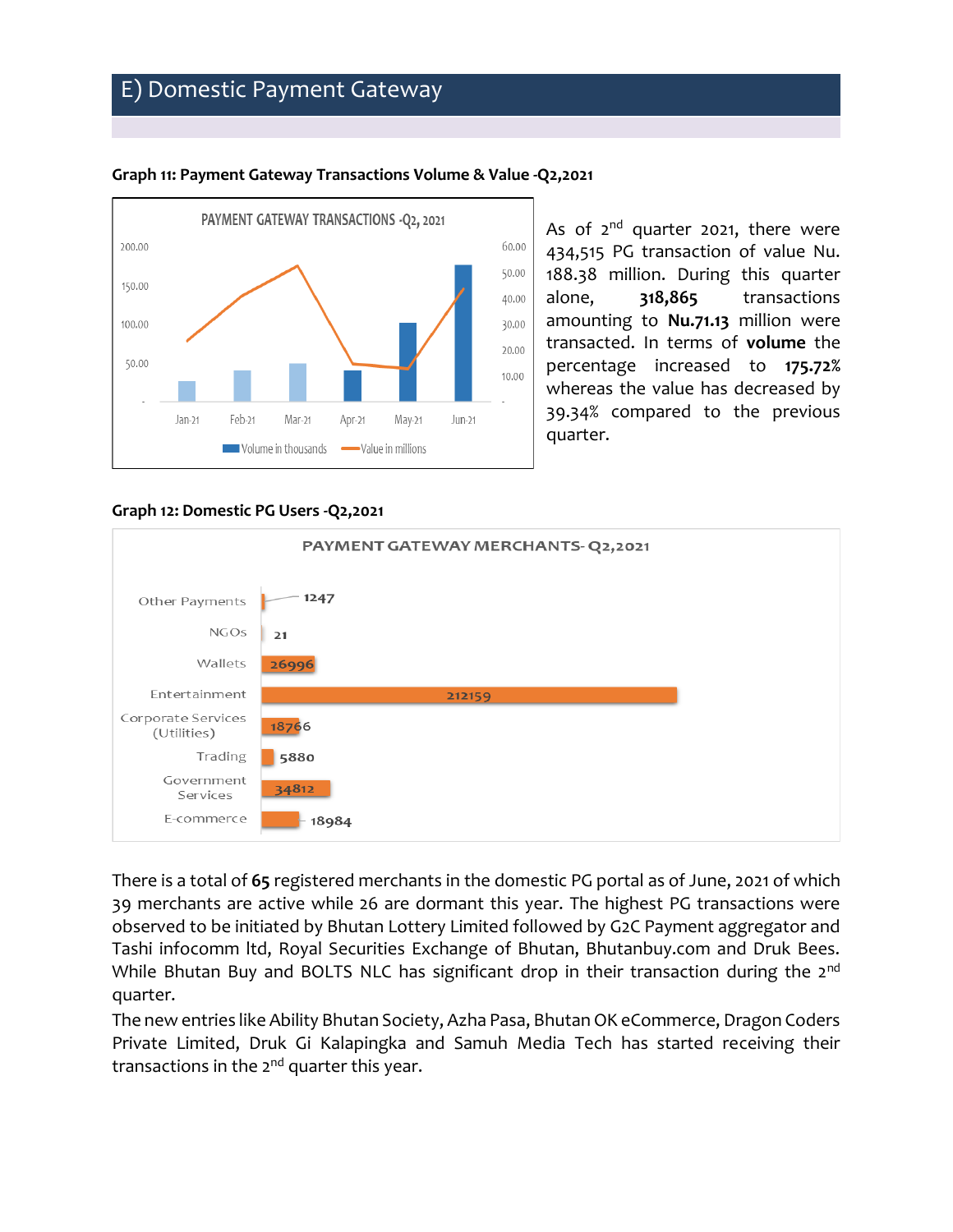#### **Graph 13: ATM Transaction Volume & Value -Q2,2021 Graph 14: PoS Transaction Volume & Value -Q2,2021**



As of 2nd quarter 2021, there were 2.29 million ATM transaction of value Nu. 8.37 billion. During this quarter alone, **1.07 million** transactions worth **Nu.3.99 billion** were transacted. Unlike other payment instrument, there is a declining trend for card payments. In terms of **volume** the percentage has decreased by **11.93%** and the value has decreased by 8.74% compared to the previous quarter.

#### **Graph 15: ATM Transaction Dzongkhag Wise -Q2,2021**

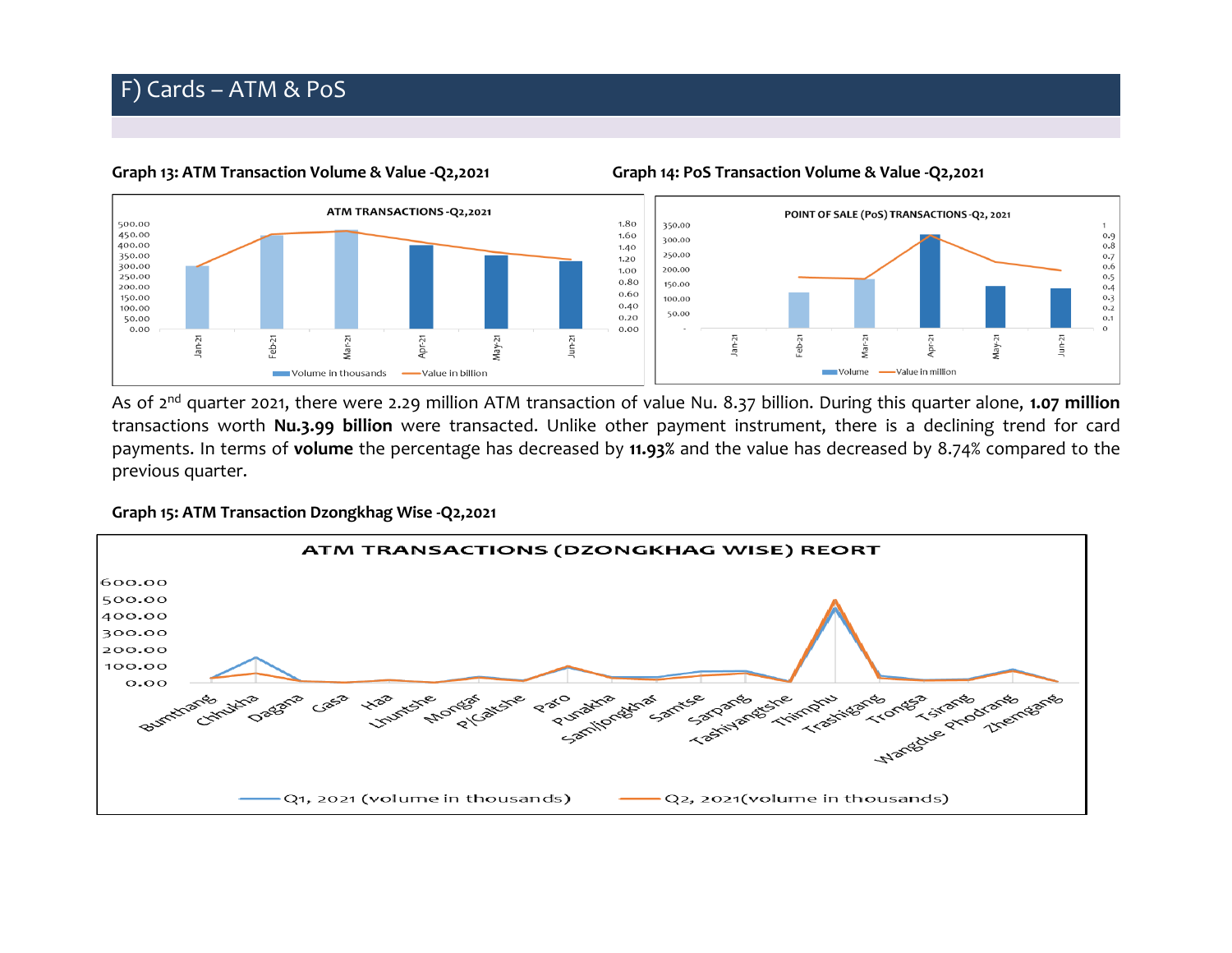## F) Paper Cheque – Cheque Truncation System (CTS)



#### **Graph 16: Paper Cheque Transaction Volume & Value -Q2,2021**

A total of 226,503 cheque transactions amounting to Nu. 106.01 billion were transacted as of June 2021 of which **117,783** cheques worth **Nu. 66.28 billion** was recorded in 2nd quarter. It has increased slightly by **8.34%** compared to the previous quarter due to the financial year closing for most of the businesses.

The maximum cheque bounced were for invalid account number, cheque belong to different account, endorsement missing, drawers sign different, etc. During the 2<sup>nd</sup> quarter, 19 cheques were charged to the customer for their insufficient balance and 71 cheques were charged to the banks for their failure to do the due diligence during the 2<sup>nd</sup> quarter.

RMA has instituted to charge Nu.300 plus 10% of the cheque value for the insufficient balance to stop cheque returned due to insufficient balance and associated illicit activities around it.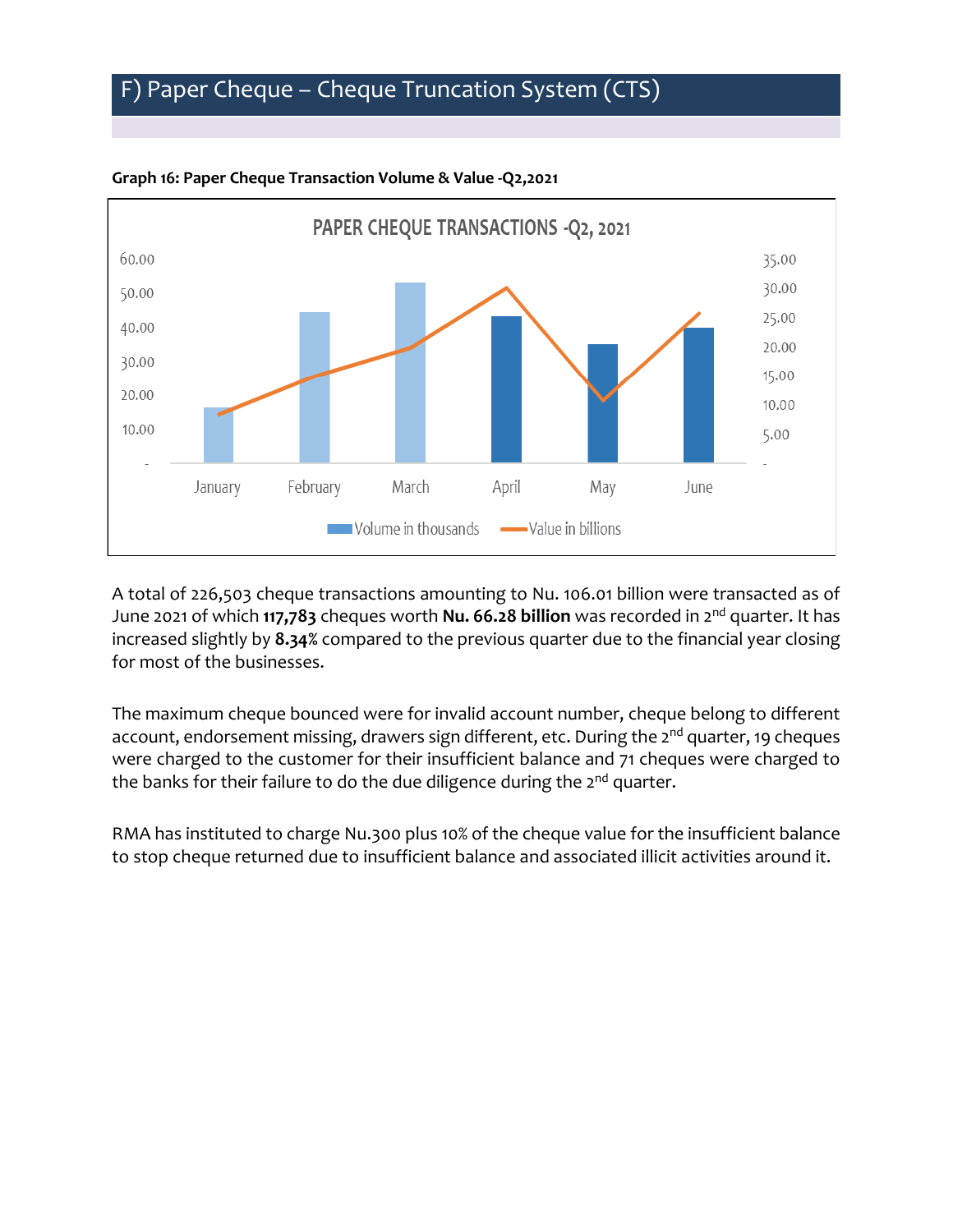### **REGIONAL DIGITAL PAYMENT TRANSACTIONS (Q2,2021)**

### **A) RuPay Acquiring**



**Graph 17: RuPay Acquiring Transaction Volume & Value -Q2,2021** 

RuPay Acquiring allows Indian nationals to withdraw cash and make payment through all the ATM and PoS terminal in Bhutan. A total of 684 RuPay Acquiring transactions amounting to Rs. 3.04 million were received as of June 2021. Quarter 2 alone has **361** transactions worth **Rs. 1.63 million** which is **12%** increase by **volume** and 15% increase by value in comparison to the previous quarter. The transactions hits across the country are shown below;



#### **Graph 18: RuPay Acquiring Transaction Value (Dzongkhag wise) -Q2,2021**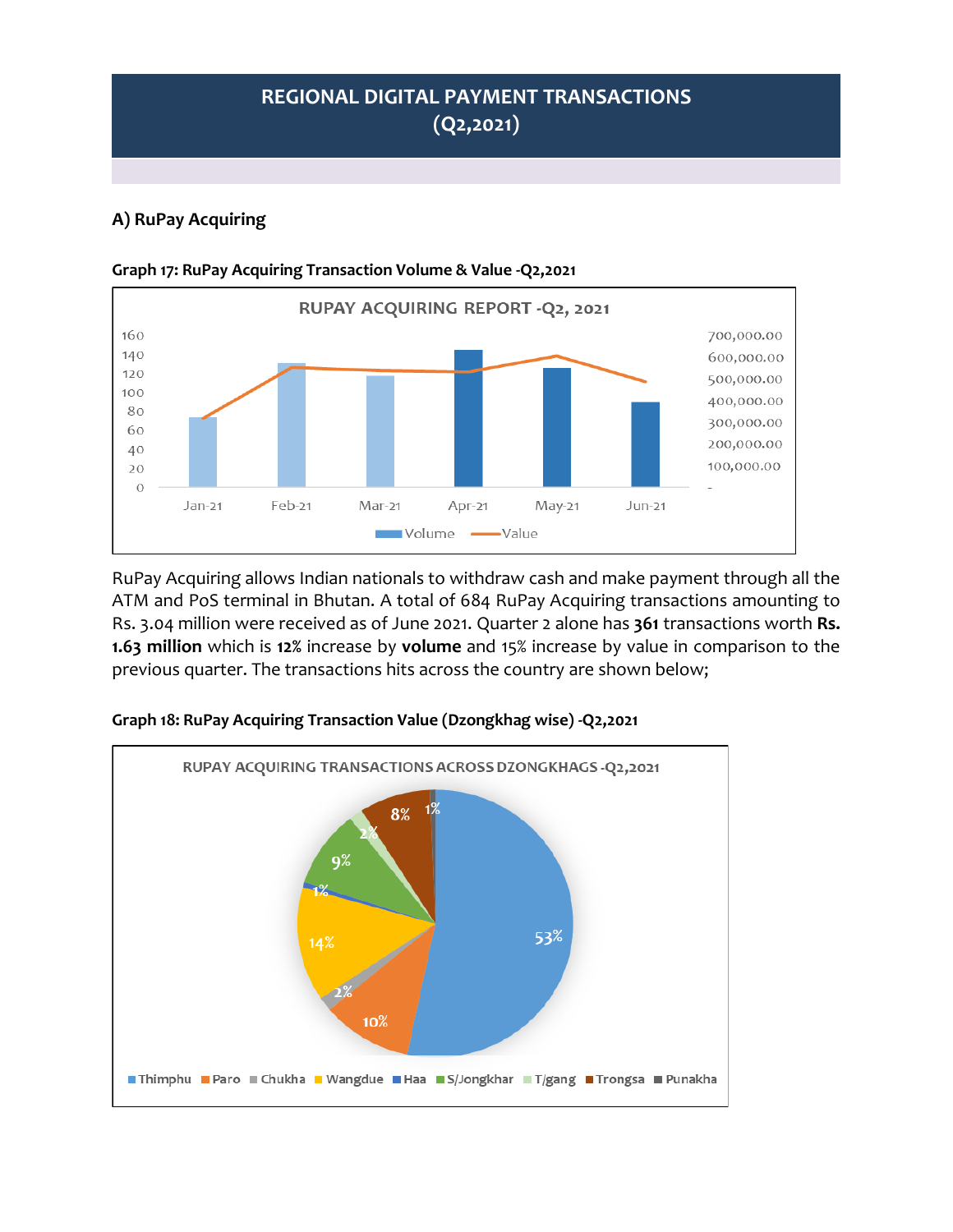#### **B) RuPay Issuing**

RuPay Issuing allows Bhutanese nationals to withdraw cash and make payment through all the ATM and PoS terminal in India.

As of June 2021, a total of 1,093 transactions worth Rs. 4.16 million has been transacted and in 2 nd quarter alone, there is **761** transactions worth **Rs.2.75 million**. Therefore, it is **129%** increase by **volume** and 96% increase by value compared to the previous quarter.



#### **Graph 19: RuPay Issuing Transaction Volume & Value -Q2,2021**

#### **Graph 20: RuPay Card Issuance (BNBL) -Q2,2021**



Currently, Bhutan National Bank Ltd is only the issuer bank in Bhutan, the rest of the banks are yet to issue their RuPay card. As of June 2021, total of 2,243 cards were issued of which 868 were issued in the 2<sup>nd</sup> quarter. The highest issuance was to the private employees followed by businesses and students.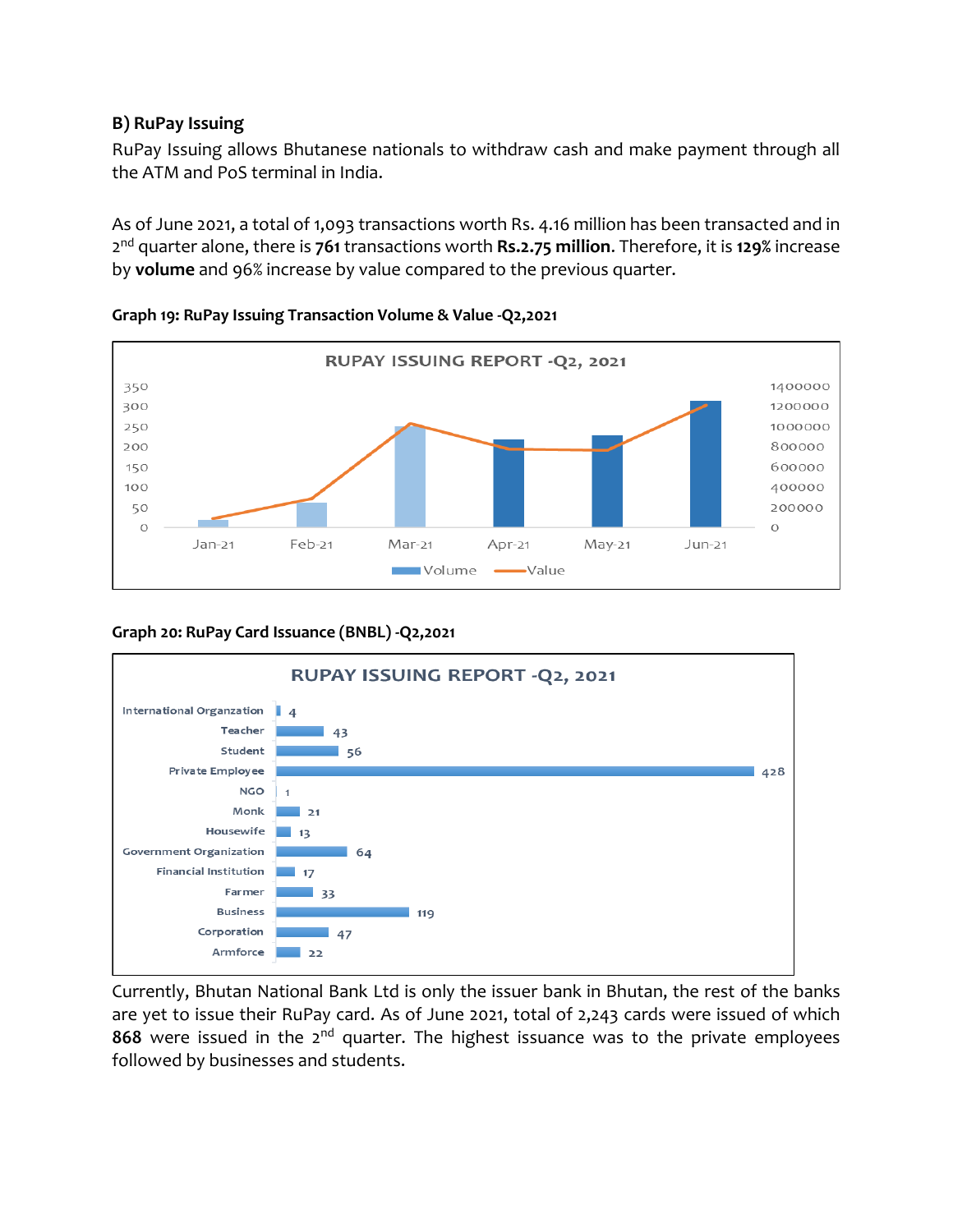### **INTERNATIONAL DIGITAL PAYMENT TRANSACTIONS (Q2,2021)**

#### **a) SWIFT Transactions Through the Banks**

|                           | оf<br>No.          |                     |                             |
|---------------------------|--------------------|---------------------|-----------------------------|
| <b>SWIFT Transactions</b> | <b>Transaction</b> | Inflow (in million) | <b>Outflow (in million)</b> |
| US Dollar (USD)           | 7076               | 54.10               | 211.90                      |
| <b>EURO</b>               | 527                | 5.43                | 81.77                       |
| Pound Sterling (GBP)      | 90                 | 0.14                | 0.23                        |
| Japanese Yen<br>100       |                    |                     |                             |
| (JPY)                     | 55                 | 17.89               | 34.93                       |
| Swiss Franc (CHF)         | 100                | 0.28                | 0.45                        |
| Singapore Dollar          | 144                | 0.59                | 2.62                        |
| Canadian Dollar           | 62                 | 0.03                | 0.39                        |
| Australian Dollar         | 181                | 0.89                | 0.93                        |

#### **Table 3: Member Bank SWIFT Transactions Volume & Value -Q2,2021**

#### **Graph 21: Member Bank SWIFT Transactions (Inflow & Outflow) -Q2,2021**



The total of **8,235** transactions has been routed through the member bank SWIFT system with the maximum being the US dollar transactions in the  $2<sup>nd</sup>$  quarter, 2021. The outward transactions were carried out across all the currencies with the major inflow and out follow of the US dollar.